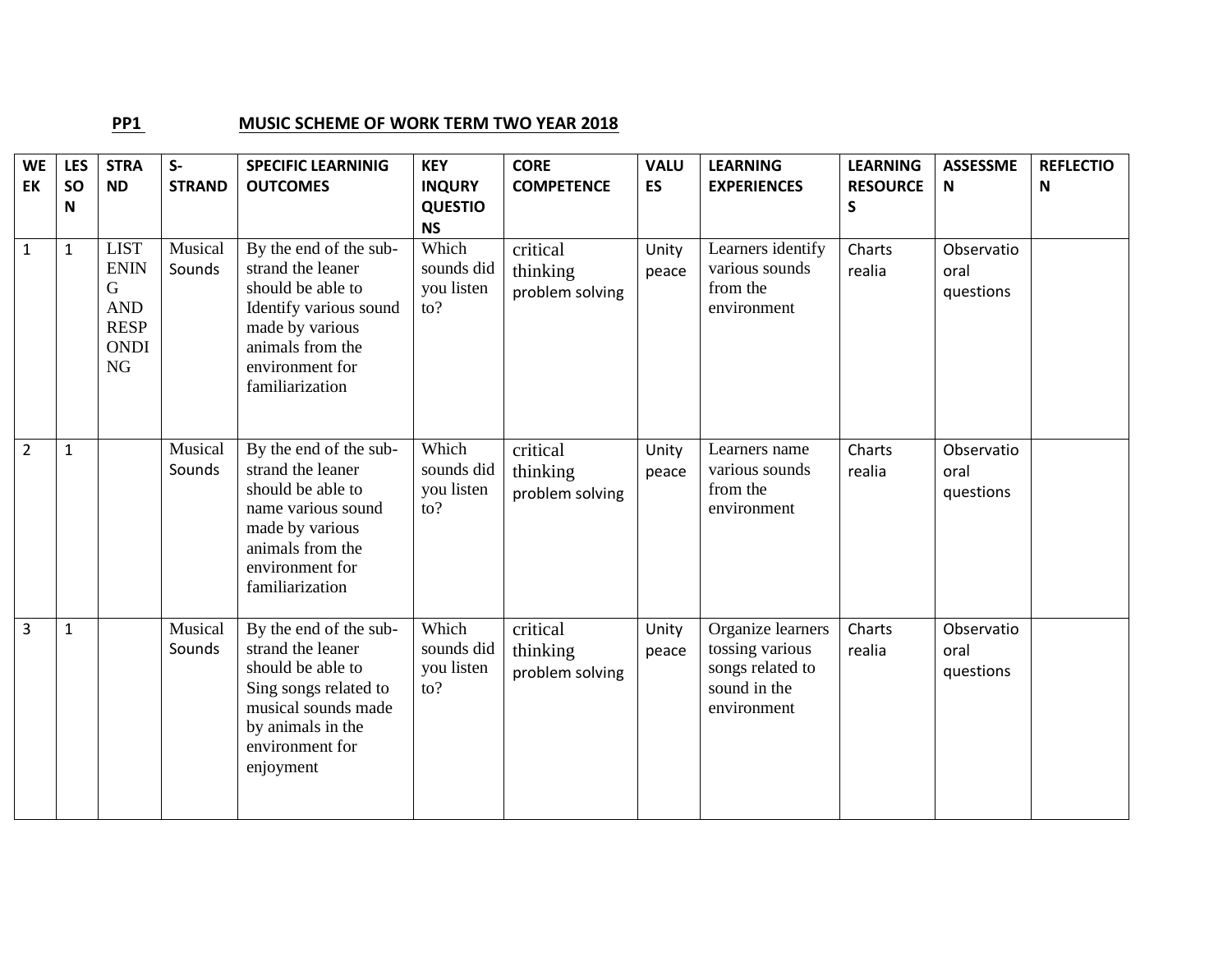| $\overline{4}$ | $\mathbf 1$  | Musical<br>Sounds       | By the end of the sub-<br>strand the leaner<br>should be able to<br>Sing songs related to<br>musical sounds made<br>by animals in the<br>environment for<br>enjoyment | Which<br>sounds did<br>you listen<br>$\mathsf{to}?$ | critical<br>thinking<br>problem solving                | Unity<br>peace | Organize learners<br>tossing various<br>songs related to<br>sound in the<br>environment | Charts<br>Realia | Observatio<br>oral<br>questions |
|----------------|--------------|-------------------------|-----------------------------------------------------------------------------------------------------------------------------------------------------------------------|-----------------------------------------------------|--------------------------------------------------------|----------------|-----------------------------------------------------------------------------------------|------------------|---------------------------------|
| 5              | $\mathbf{1}$ | Musical<br>Sounds       | By the end of the sub-<br>strand the leaner<br>should be able to<br>Appreciate various<br>musical sound made<br>by animals                                            | Which<br>sounds did<br>you listen<br>to?            | critical<br>thinking<br>problem solving                | Unity<br>peace | Learners to<br>imitate various<br>sounds from the<br>environment                        | Charts<br>realia | Observatio<br>oral<br>questions |
| 6              | $\mathbf{1}$ | Imitatin<br>g<br>sounds | By the end of the sub-<br>strand the leaner<br>should be able to<br>Identify sources of<br>sound in the<br>environment for<br>familiarization                         | What<br>makes<br>that<br>sound?                     | Communication<br>and<br>collaboration<br>Self-efficacy | Unity<br>peace | to identify the<br>sources of sound<br>in the<br>environment.                           | Charts<br>realia | Observatio<br>oral<br>questions |
| $\overline{7}$ | $\mathbf{1}$ | Imitatin<br>g<br>sounds | By the end of the sub-<br>strand the leaner<br>should be able to<br>name sources of sound<br>in the environment for<br>familiarization                                | What<br>makes<br>that<br>sound?                     | Communication<br>and<br>collaboration<br>Self-efficacy | Unity<br>peace | to name the<br>sources of sound<br>in the<br>environment.                               | Charts<br>realia | Observatio<br>oral<br>questions |
| 8              |              | Imitatin                | By the end of the sub-                                                                                                                                                | What                                                | Communication                                          | Unity          | to imitate sounds                                                                       | Charts           | Observatio                      |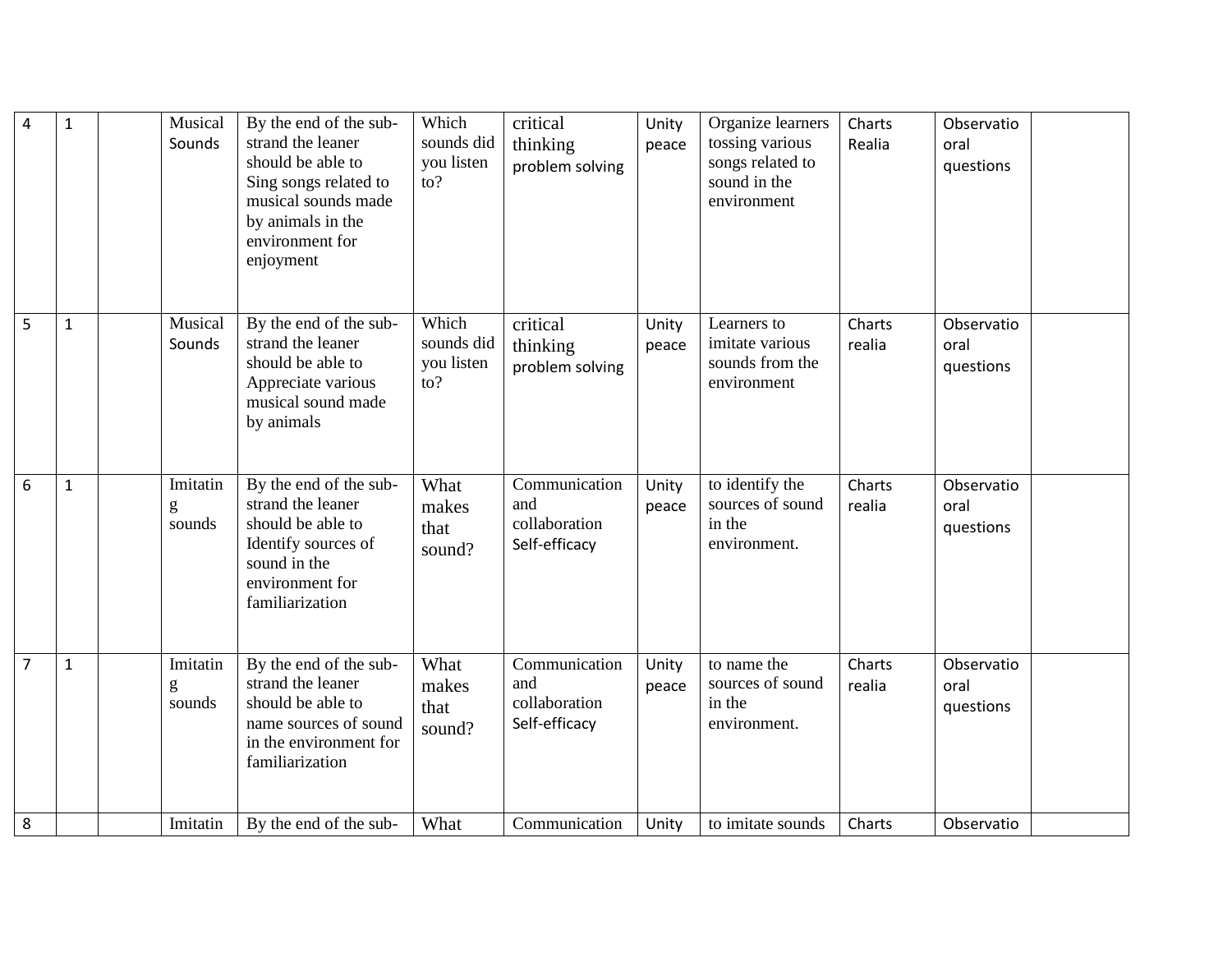|    |              | $\mathbf{g}$<br>sounds                                                  | strand the leaner<br>Imitate sounds made<br>in the environment for<br>enjoyment<br>should be able to                                                 | makes<br>that<br>sound?                                         | and<br>collaboration<br>Self-efficacy                  | peace          | produced in the<br>environment in<br>groups and pairs                                                                     | realia           | oral<br>questions               |
|----|--------------|-------------------------------------------------------------------------|------------------------------------------------------------------------------------------------------------------------------------------------------|-----------------------------------------------------------------|--------------------------------------------------------|----------------|---------------------------------------------------------------------------------------------------------------------------|------------------|---------------------------------|
| 9  | $\mathbf{1}$ | Imitatin<br>g<br>sounds                                                 | By the end of the sub-<br>strand the leaner<br>should be able to<br>Imitate sounds made<br>in the environment for<br>enjoyment                       | What<br>makes<br>that<br>sound?                                 | Communication<br>and<br>collaboration<br>Self-efficacy | Unity<br>peace | sing songs related<br>to sources of<br>sound in the<br>environme                                                          | Charts<br>realia | Observatio<br>oral<br>questions |
| 10 | $\mathbf{1}$ | Imitatin<br>g<br>sounds                                                 | By the end of the sub-<br>strand the leaner<br>should be able to<br>Appreciate sounds<br>produced in the<br>environment                              | What<br>makes<br>that<br>sound?                                 | Communication<br>and<br>collaboration<br>Self-efficacy | Unity<br>peace | sing songs related<br>to sources of<br>sound in the<br>environme                                                          | Charts<br>realia | Observatio<br>oral<br>questions |
| 11 | $\mathbf{1}$ | Creating<br>and<br>composi<br>ng<br>rhythmi<br>$\mathbf{c}$<br>patterns | By the end of the sub-<br>strand the leaner<br>should be able to<br>Produce rhythmic<br>patterns using body<br>for strength and body<br>coordination | What<br>percussion<br>instrument<br>s do we<br>use to<br>create | Communication<br>and<br>collaboration<br>Self-efficacy | Unity<br>peace | create free<br>rhythmic<br>pattern.<br>Could watch<br>films on different<br>rhythmic patterns<br>from videos and<br>films | Charts<br>realia | Observatio<br>oral<br>questions |
| 12 | $\mathbf{1}$ | Creating<br>and<br>composi<br>ng<br>rhythmi                             | By the end of the sub-<br>strand the leaner<br>should be able to<br>Creating various<br>rhythmic patterns for                                        | What<br>percussion<br>instrument<br>s do we<br>use to           | Communication<br>and<br>collaboration<br>Self-efficacy | Unity<br>peace | create free<br>rhythmic<br>pattern.<br>Could watch                                                                        | Charts<br>realia | Observatio<br>oral<br>questions |